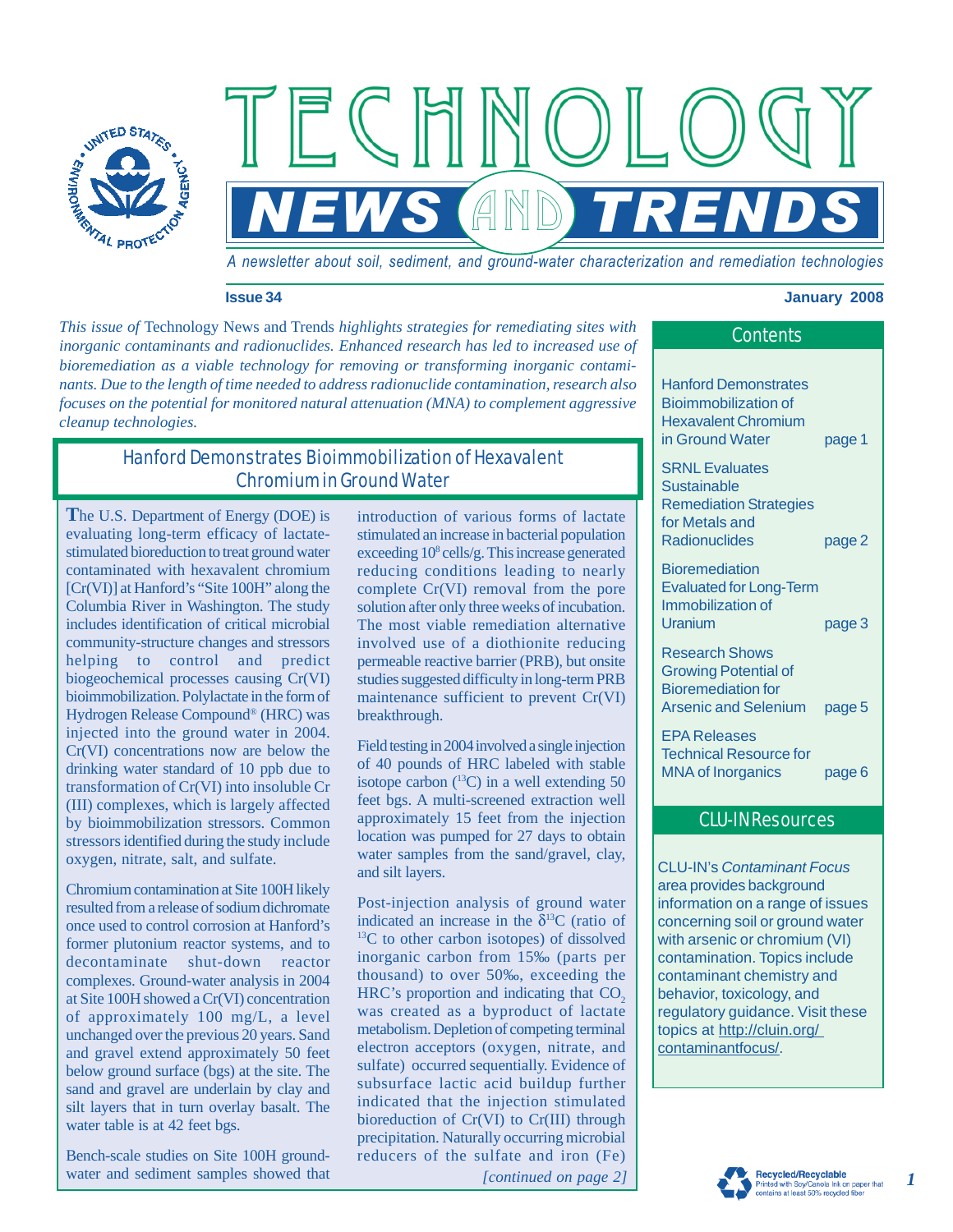### *[continued from page 1]*

apparently maintain the presence of hydrogen sulfide and ferrous iron [Fe(II)], subsequently maintaining Cr(VI) below 5 ppb in the injection well.

DOE's "16s rDNA microarray" method was used to detect the composition and diversity of microbes in ground-water samples (Figure 1). The method is capable of identifying the 9,900 microbial species of 16S rDNA from up to 550,000 probes in a 1.28 cm<sup>2</sup> array.

Evidence of bioreduction was supported by a decrease in reduction/oxidation from 240 to -130 mV and a decrease in oxygen content from 9 mg/L to nearly zero. Cr(VI) concentrations in the monitoring well decreased to less than 5 ppb as a result of the polylactate injection, and have remained lower than upgradient (background) concentrations. Study findings suggest that the prevailing mechanisms for Cr(VI) reduction are direct enzymatic chromate reduction and/or abiotic geochemical processes involving formation of insoluble complexes of Cr(III) with Fe(II) or sulfide  $(S^2)$ .



Overall study results demonstrate significant potential for using naturally occurring microorganisms to enhance in-situ Cr(VI) immobilization.

Ongoing monitoring indicates minimal chemical rebound. DOE will further examine the lateral extent and potential for rebound as well as the impact of Site 100H Cr treatment on regional ground water. Future onsite investigations also will determine the optimal number of injection wells needed for Cr bioimmobilization and

the appropriate frequency of lactate reinjection. Based on the favorable Site 100 results, DOE anticipates using this remedy to control Cr(VI) concentrations in ground water at other sites such as the Idaho National Laboratory, Savannah River Site, and Pantex Plant. Updated project details are available from DOE's Office of Environmental Management at http://esd.lbl.gov/ERT/hanford100h/.

*Contributed by Terry Hazen, DOE (tchazen@lbl.gov or 510-486-6223)* 

#### SRNL Evaluates Sustainable Remediation Strategies for Metals and Radionuclides

**D**OE's Savannah River National Laboratory (SRNL) recently initiated studies under the Department's Office of Environmental Management (EM) to identify methods for increasing sustainability of remediation addressing metal- and radionuclide-contaminated ground water. Sustainable strategies will help meet site-specific cleanup objectives, including long-term risk reduction, while minimizing maintenance, cost, and collateral environmental damage associated with remediation. Current SRNL work focuses on estimating the duration of aggressive remediation strategies before natural processes can be relied upon to return the site to precontamination conditions. Opportunities for using follow-on natural processes are critical to sites with contaminants known to exist in the environment for a long time.

One SRNL study area at the Savannah River Site (SRS), SC, is a 1-km<sup>2</sup> metals/ radionuclides waste site known as the "F-Area Seepage Basins," where a modified funnel-and-gate barrier system has operated since 2005 to treat ground water containing strontium (Sr)-90, uranium (U) isotopes, iodine-129, technetium-99, and tritium. The ground water is acidic (pH 3.2-4.0), a primary factor facilitating mobility of certain contaminants and associated risk drivers. In the current treatment strategy, alkaline solutions of pH 10 are injected periodically into the gates to neutralize ground water and reduce mobility of some contaminants. Injection frequency is determined by monitoring pH in wells downgradient from the injection wells; when a trigger of pH 5.5 is reached, alkaline solution is reinjected. In the three years of operation, injections were required approximately

each 12 months at one gate and 18 months at the second gate.

The treatment strategy is more sustainable than the previous, inefficient, pump-and-treat (P&T) system. P&T operations cost approximately \$1 million per month and produced a significant quantity of solid radioactive waste requiring disposal. The alkalineenhanced funnel-and-gate system, however, treats all contaminants by mixing the stratified plume at the barrier wall as well as pH-sensitive contaminants such as 90Sr and uranium isotopes at the gates. Early analytical data from downgradient wells indicate the system effectively reduces concentrations of 90Sr, uranium isotopes, and tritium to below drinking water standards.

*[continued on page 3]*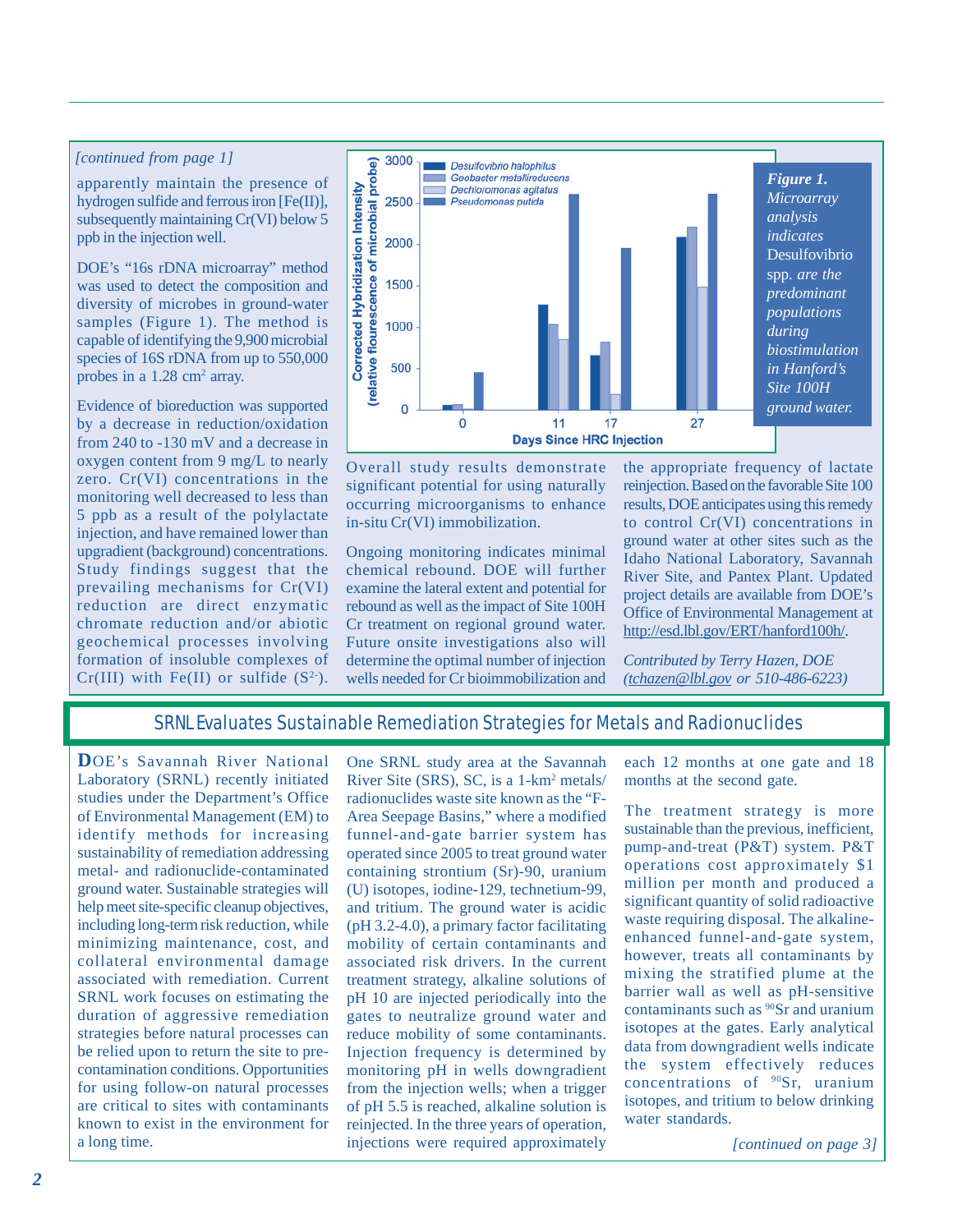## *[continued from page 2]*

Chemical effects of the alkaline injection were demonstrated in a small-scale field test conducted over five months in 2002 2003, prior to installing the full-scale injection system. Alkaline solutions were injected below the water table at closely spaced points upgradient of the extraction well. The extraction well was pumped continually to draw injectate toward the well. Breakthrough of the injectate at the extraction well was indicated by decrease in specific conductance. The pH did not increase until four weeks after breakthrough due to the need for the injectate to first neutralize acidified surfaces of the aquifer minerals (Figure 2). Adjustments to the injection system in late December 2002 caused temporary decreases in pH and specific conductance four to five weeks later.

This series of chemical changes controls the time needed to return ground water to a near-natural pH of 6. When acid flux from the vadose zone becomes insignificant, uncontaminated ground water with pH near 6 migrates into the plume zone. The resulting pH front will migrate more slowly than ground water as a result of the buffering effect of acidified mineral surfaces. Duration of the injection system will depend on the migration rate of the trailing pH gradient

through the treatment zone, the point at which contaminants will not remobilize. By avoiding remobilization of sequestered metals and radionculides and reducing treatment duration, sustainability of this remediation strategy is improved.

Findings from this and other waste sites suggest the rate of biogeochemical gradient migration through a treatment zone is controlled by hydrogeology and mineralogy as well as relative biogeochemical conditions of the treatment zone, plume zone, and uncontaminated zone. At sites employing treatment technologies that establish reducing zones, for example, mineralogy affects remediation sustainability. The reduced iron and

manganese minerals formed during treatment will act as redox buffers and decrease migration rates of dissolved oxygen gradients, consequently remobilizing contaminants.

Understanding factors that control the rate at which F-Area Seepage Basins ground water returns to near natural conditions is a primary goal of this study, driven by SRS long-term remediation. EM's broader goal is to address these issues for other wastes and at other sites using different remediation strategies.

*Contributed by Miles Denham, SRNL (miles.denham@srnl.doe.gov or 803-725-5521)* 



*Figure 2. Weekly measurements of extraction well ground-water parameters at the SRS F-Area Seepage Basins indicate a delay in pH response after breakthrough of the alkaline injectate.* 

## Bioremediation Evaluated for Long-Term Immobilization of Uranium

**O**ak Ridge National Laboratory (ORNL) and Stanford University researchers are developing a strategy for bioimmobilizing uranium in the highly contaminated subsurface of the former "S3 Ponds" site at DOE's Oak Ridge Field Research Center in Oak Ridge, TN. The approach employs a treatment train involving flow-field hydraulic control, subsurface preconditioning, and delivery of ethanol as an electron donor for insitu U(VI) reduction/immobilization. Results of pilot-scale field tests will be integrated into DOE decisionmaking in 2015 regarding S3 Ponds cleanup. Additional EM assistance in evaluating site-specific environmental

engineering, hydrogeology, microbiology, geo-chemistry, and physics is provided by the University of Oklahoma, Argonne National Laboratory, Michigan State University, Montana State University, and Georgia Institute of Technology.

Storage of atomic weapons production wastes in the unlined S3 Ponds from 1951 until 1984 caused extensive subsurface contaminant plumes migrating in three separate pathways, including one that discharges to a nearby creek. Remediation planning required detailed analysis of geophysical and geochemical conditions. The plume depths range from 30 to 100 ft bgs within subsurface media containing fracture densities as high as 100-200

fractures per meter. The fractures account for less than 5-10% of matrix porosity but carry more than 95% of ground-water flow. The surrounding highly porous soil and sediment have a low permeability and serve as a sink (and continuing source) of contamination.

Sample analyses indicated the highest contaminant concentrations existed in ground water at a depth of 30-50 feet bgs. To date, maximum concentrations measured for metals are 40 mg/L of depleted uranium, 540 mg/L aluminum (Al), 930 mg/L calcium (Ca), and  $11$ -14 mg/L nickel. Perchloroethene and *cis*-dichloroethene in concentrations of

*[continued on page 4]*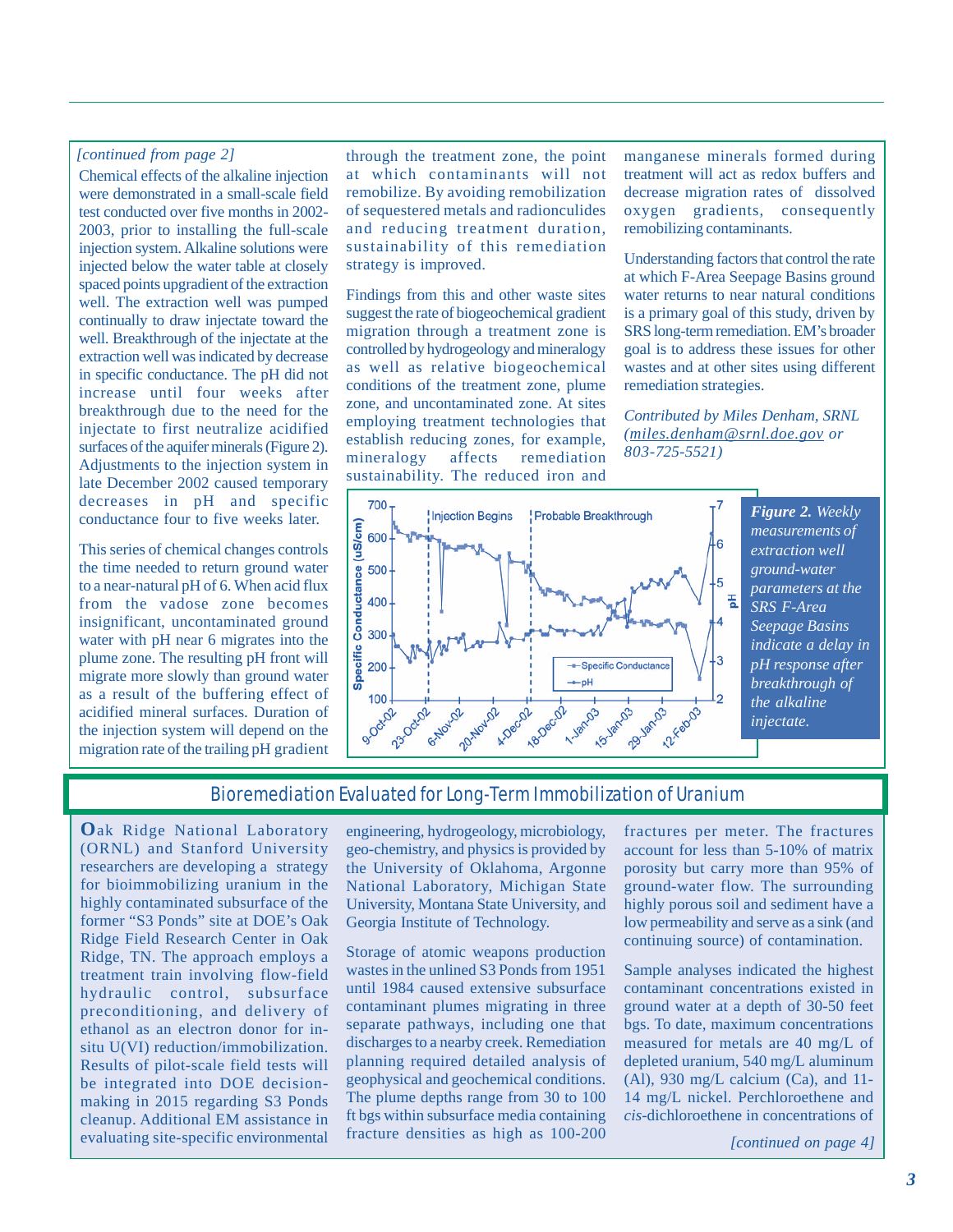#### *[continued from page 3]*

2-3 mg/L and 1 mg/L, respectively, are co-contaminants. Concentrations of 8,000 g/L nitrate and 1 g/L sulfate resulted from disposal of nitric and sulfuric acids that lowered the pH of the ground water to 3.4-3.6, hampering insitu uranium bioremediation.

Solid-phase uranium in hot spots with concentrations of 200-700 mg/kg serve as a long-term source of U(VI) contamination, and aqueous-phase uranium concentrations currently exceed the federal drinking water standard by over 1,000-fold. Most of the uranium is associated with the solid phase. Laboratory and field tests showed that uranium sorption points (0.1 g soil per 15 mL solution) and desorption points (13.5 g/15 mL solution) are strongly pH dependent; high uranium adsorption was observed at pH around 6.0.

Bioremediation at the S3 Ponds relies on converting soluble U(VI) into sparingly soluble U(IV), which is more resistant to dissolution and desorption and posing less potential for groundwater migration. A range of microorganisms, including certain sulfate-reducing (SRB) and iron(III)reducing bacteria (FeRB), can mediate this conversion. Reduced compounds such as sulfide and green rusts generated by microorganisms also can convert U(VI) to U(IV) under certain reduced conditions.

Prior to startup of the pilot-scale bioimmobilization system, a nested circulation well system containing an inner loop and an outer loop was installed to improve hydraulic control in the treatment area. Injection of clean water into the outer loop protected the inner loop from invasion of contaminated ground water. Extracted ground water was then treated through an aboveground system employing vacuum stripping to remove volatile organic compounds (VOCs), precipitation of Al and Ca sludge in a settling tank, and nitrate removal through a biological granular-activated-carbon fluidized bed reactor. Treated water was injected back into the outer loop.

In November 2002, a bromide tracer study was conducted to characterize the test area's hydrology. The treatment-area subsurface was flushed with clean water (tap water and nitrate-free water from an aboveground treatment facility) during the following fall to achieve a pH of 4.0-4.5 and remove clogging agents and inhibitors such as Al, Ca, nitrate, and VOCs. A second cleanwater flushing was performed in November 2003 to increase pH to 6.0-6.3, facilitating maximum uranium sorption capability and enhancing conditions for bioremediation. Residual nitrate in ground water was removed further by in-situ denitrification.

After an additional year of ethanol injections, uranium concentrations decreased below the maximum contaminant level (0.03 mg/ L) within fast-flowing zones of the subsurface (3-8 m/day hydraulic conductivity) demonstrating that they were hydrologically connected to the injection well. Intermittent ethanol injections sequentially stimulated in-situ denitrification followed by sulfate and Fe(III) reduction and U(VI) reduction. Treatment-area sediment samples changed color from yellow-brown to dark green or black, providing further evidence of reduction and expansion within the zone of reduction. Reduction of U(VI) to U(IV) was confirmed by X-ray absorption nearedge structure spectroscopy. Before biostimulation, no U(IV) was observed in sediment samples. After biostimulation, up to 80% of the uranium sorbed to soil was reduced to U(IV).

Microbial community analysis indicated that SRB and FeRB populations are stimulated by delivery of electron donor. Prior to biostimulation, only denitrifiers were found in ground water, at an extremely low level (3 cells/mL). The amount of bacterial DNA also was too low to extract from sediment samples. Most probable estimates for denitrifiers, SRB, and FeRB in sediments (cells/g dry weight) after biostimulation increased to 107 -108 . Post-treatment tests indicate that microorganisms capable of reducing U(VI) to U(IV) (including SRB

*Desulfovibrio*, *Desulfoporosinus*, and *Desulfotomaculum* spp. and FeRB *Geobacter* and *Anaeromyxobacter* spp.) were present in both ground water and sediment. These results confirm that biostimulation promoted biotic and secondary abiotic reductions of U(VI) in ground water.

The pilot system continues to operate to evaluate stability of reduced uranium. Bioreduced U(IV) was stable following suspension of ethanol delivery for a 50 day period when anaerobic conditions were maintained. Two-year microcosm tests also confirmed long-term stability of the reduced uranium. Other field tests involving injections of dissolved oxygen (DO) or nitrate to the reduced-zone subsurface demonstrated reoxidization of U(IV) and remobilization of U(VI). Subsurface delivery of ethanol as an electron donor, however, effectively restored reducing conditions and decreased uranium concentrations to the previously low levels. Ongoing research involves additional characterization of U(VI) reduction by delivery of multiple or slowly-degrading electron donor sources and maintenance of long-term stability of immobilized uranium.

Monitoring results to date indicate that very low aqueous-phase concentrations of uranium can be achieved despite high solid-phase concentrations due to the low solubility of U(IV) and low rates of desorption/dissolution relative to the rate of reduction. Findings suggest that longterm bioremediation at S3 Ponds will need strategies for DO and nitrate control or methods to increase resistance of the immobilized uranium to remobilization by reoxidation.

*Contributed by Craig Criddle, Ph.D (criddle@stanford.edu or 650-723-9032) and Wei-Min Wu, Ph.D (wei-min.wu@stanford.edu or 650-724-5310), Stanford University, and Philip Jardine, Ph.D (jardinepm@ornl.gov or 865-574-8058) and David Watson (watsondb@ornl.gov or 865-241-4749), ORNL*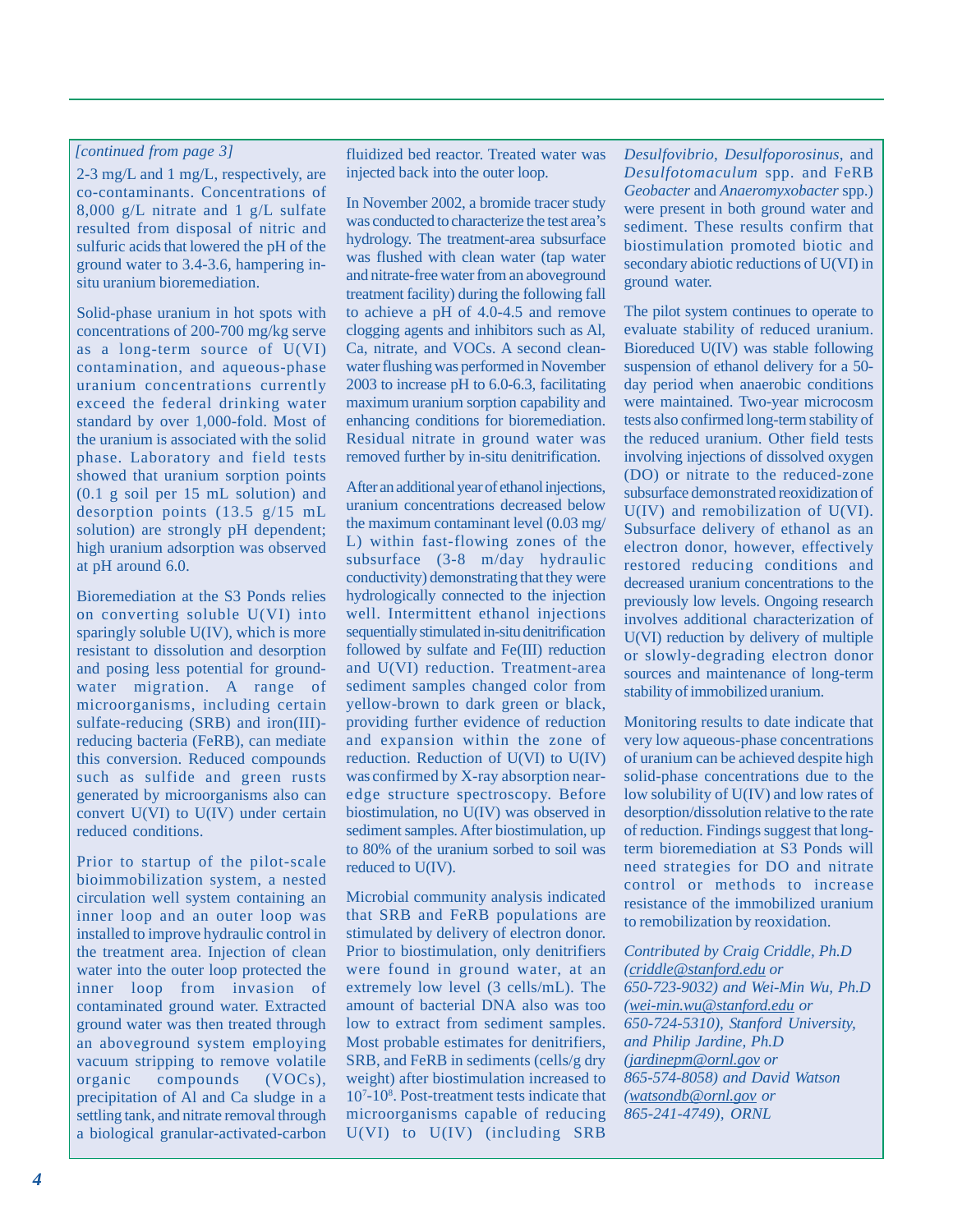## Research Shows Growing Potential of Bioremediation for Arsenic and Selenium

**C**ollaborative research among Duquesne University, the University of Pittsburgh, and the U.S. Geological Survey (USGS) is underway to identify bacteria and plant species with potential to improve bioremediation efficacy for arsenic (As) and selenium (Se). Bioremediation of these contaminants is an alternative to abiotic methods based on activated alumina, coagulation/filtration, lime softening, and reverse osmosis. Abiotic methods generally cost more, remove As(III) less effectively, require manipulation of pH, and produce more waste. Integrated laboratory and greenhouse test results show significant potential for arsenite-oxidizing, arsenatereducing, or sulfidogenic bacteria as well as hyperaccumulating yeast (*Saccharomyces*) and brake fern (*Pteris*).

Many *Pteris* species such as *P. vittata*  (ladder brake) and *P. cretica* (Cretan brake) have proven to hyperaccumulate As in the stems and leaves. Arsenic typically enters the plant as As(V) through phosphate channels in the roots, where it is reduced to As(III) and stored in other plant tissues. When accumulation of As(III) is complete, harvested plant tissues are disposed as hazardous waste.

In Duquesne/University of Pittsburgh greenhouse studies, *P. cretica* exposed to water containing 300 μg/L As(III) resulted in 100% oxidization to As(V) and subsequent plant uptake of As(V) within 100 hours (Figure 3). Rates of As uptake showed similar trends across *Pteris* spp. Arsenic uptake in control experiments with non As-accumulating Boston fern (*Nephorlepsis exaltata*) also showed rapid As(III) oxidation, but no uptake of As.

Researchers also are evaluating various changes in the rhizosphere of *P. cretica*. Addition of an antibiotic mixture to the water was found to significantly reduce microbial populations, reducing the As(III) oxidation rate by approximately 50% within 48 hours and consequently delaying As uptake. These results suggested that the rhizosphere microbiota

is one of the controlling factors in As uptake. Testing now focuses on the use of specific nutrient amendments to enhance rhizosphere bacterial activity.

Selenium (Se) commonly accumulates as a result of erosion and industrial or agricultural runoff followed by evaporation in areas with extensive hydrocarbon content. It is frequently present in wastewater discharged by petroleumprocessing facilities. Phytoremediation employing plant species that hyperaccumulate (selenium weed *Neptunia amplexicaulis,* and *Astragalus* spp. such as loco weed and milk vetch) or volatilize (Indian mustard *Brassica juncea*) has shown limited success with Se.

In contrast, more than 20 bacterial species have demonstrated capability to respire selenate, converting Se(VI) to Se(IV) and Se(0). Field tests show effective stimulation of selenate-respiring bacteria under anaerobic conditions, although cocontaminants such as nitrate commonly inhibit selenium reduction. Various methods for avoiding co-contaminant inhibition have been integrated in pilot-scale treatment systems. In the Panoche Drainage District of northern California, for example, subsurface drainage is dosed with algae and injected into settling ponds. This strategy successfully removes 80%

of the Se through microbial precipitation but results in biomass accumulation.

The USGS/Duquesne study group evaluated a range of bacteria with potential for avoiding biomass accumulation during Se removal. Test results indicated that the soil bacterium *Sulfurospirillum barnesii* simultaneously reduces Se(VI) and respires nitrate. Washed suspensions of nitrate-grown cells removed more than 98% of the 50 μM Se(VI) as nanospheres of Se(0). The cells exhibited high affinity for both nitrate  $(0.7 \mu M)$  and selenate  $(21 \mu M)$ and two separate enzyme pathways.

Results from these studies will be applied in upcoming USGS field applications. Site-specific information about other projects addressing As and Se contamination are available at [http://](http://water.usgs.gov/nrp/proj.bib/oremland.html)  [water .usgs.gov/nrp/proj.bib/](http://water.usgs.gov/nrp/proj.bib/oremland.html)  [oremland.html,](http://water.usgs.gov/nrp/proj.bib/oremland.html) [http://toxics.usgs.gov/](http:///toxics.usgs.gov/topics/rem_act/saco.html) [topics/rem\\_act/saco.html](http:///toxics.usgs.gov/topics/rem_act/saco.html) and [http://](http://pubs.usgs.gov/fs/fs-031-03/)  [pubs.usgs.gov/fs/fs-031-03/.](http://pubs.usgs.gov/fs/fs-031-03/) 

*Contributed by John Stolz, Ph.D., Duquesne University (stolz@duq.edu or 412-396-6333), Radisav Vidic, Ph.D., University of Pittsburgh (vidic@engr.pitt.edu or 412-624-1307), and Ronald S. Oremland, USGS (650-329-4482)*